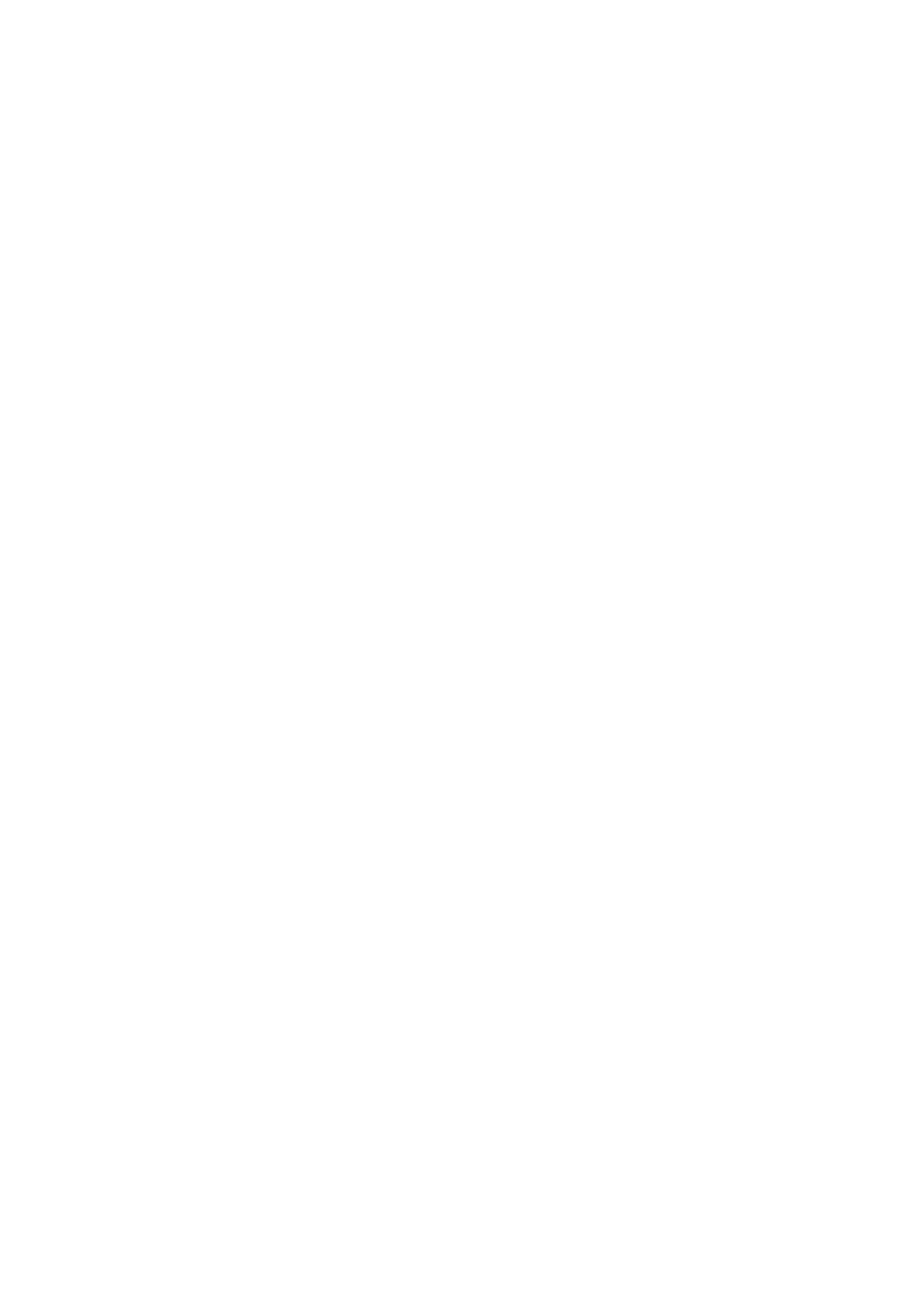Figure 1. Adjusted odds ratio with 95% confidence interval (log scale) for adverse development in children of parents with epilepsy compared to the reference group. SCQ: Social Communication Questionnaire (previously Autism Screening Questionnaire). \* P value < 0.05. \*\* P value < 0.01. Reprinted with kind permission from Epilepsia. Copyright John Wiley and Sons 2013.

anxiety was also increased late in pregnancy, in the postpartum period as well as 18 and 36 months after delivery for mothers with epilepsy using AEDs compared to women without epilepsy. No specific AED type was found to protect against peripartum depression. High seizure frequency and previous anxiety and/or depression were the strongest risk factors (23). Women with epilepsy had a higher life-time prevalence of eating disorders, and more often had binge eating disorder during pregnancy than women without epilepsy  $(21, 22)$ .

#### **Adverse offspring outcomes**

At 6 months of age, children of mothers reporting AED use during pregnancy  $(n=223)$  had a higher risk of impaired fine motor skills compared to the reference group (n=77,770) (OR 2.1, 95% CI 1.3–3.2 when adjusted for maternal age, education, folate supplement, smoking, breastfeeding and child malformation) (45). The risk was similar for monotherapy with lamotrigine, valproate, or carbamazepine. Children of mothers reporting use of multiple AEDs had the highest risk. In this group, 25% had impaired fine motor skills and 23% had impaired social skills, in contrast to 4.8% and 10%, respectively, in the reference group ( $p<0.05$  after adjustment). Continuous breastfeeding during the first 6 months after delivery was associated with a tendency towards improved outcome for all the developmental domains, regardless of maternal AED treatment (45).

At 18 months of age, children of mothers reporting AED use  $(n=184)$  had increased risk of autistic features (adjusted OR 2.7, 95% CI 1.1–6.7), impaired fine motor skills (adjusted OR 1.8, 95% CI 1.0-3.4), gross motor skills (adjusted OR 2.0, 95% CI  $1.1-3.7$ ) and social skills (adjusted OR 2.2, 95% CI 1.3-3.6, Table 4) compared to the reference group  $(n=60, 583)$  (46). At 36 months of age, these children  $(n=139)$  had a higher frequency of abnormal gross motor skills (adjusted OR 2.2, 95% CI 1.1-4.2), poor sentence skills (adjusted OR 2.1, 95% CI 1.2–3.6), and autistic traits (adjusted OR 3.4, 95% CI 1.6–7.0, Figure 1) than the reference group ( $n=43,571$ ). The frequency of ADHD symptoms was similar between groups, but more aggressive behavior was seen in children of mothers reporting AED use (adjusted OR 1.8,  $95\%$  CI 1.0–3.4) (46). Compared to the reference group, risk estimates (confidence intervals) for all individual AED types were overlapping at 18 and 36 months, hence the individual AEDs were not different from each other. Children of fathers with epilepsy had a higher risk of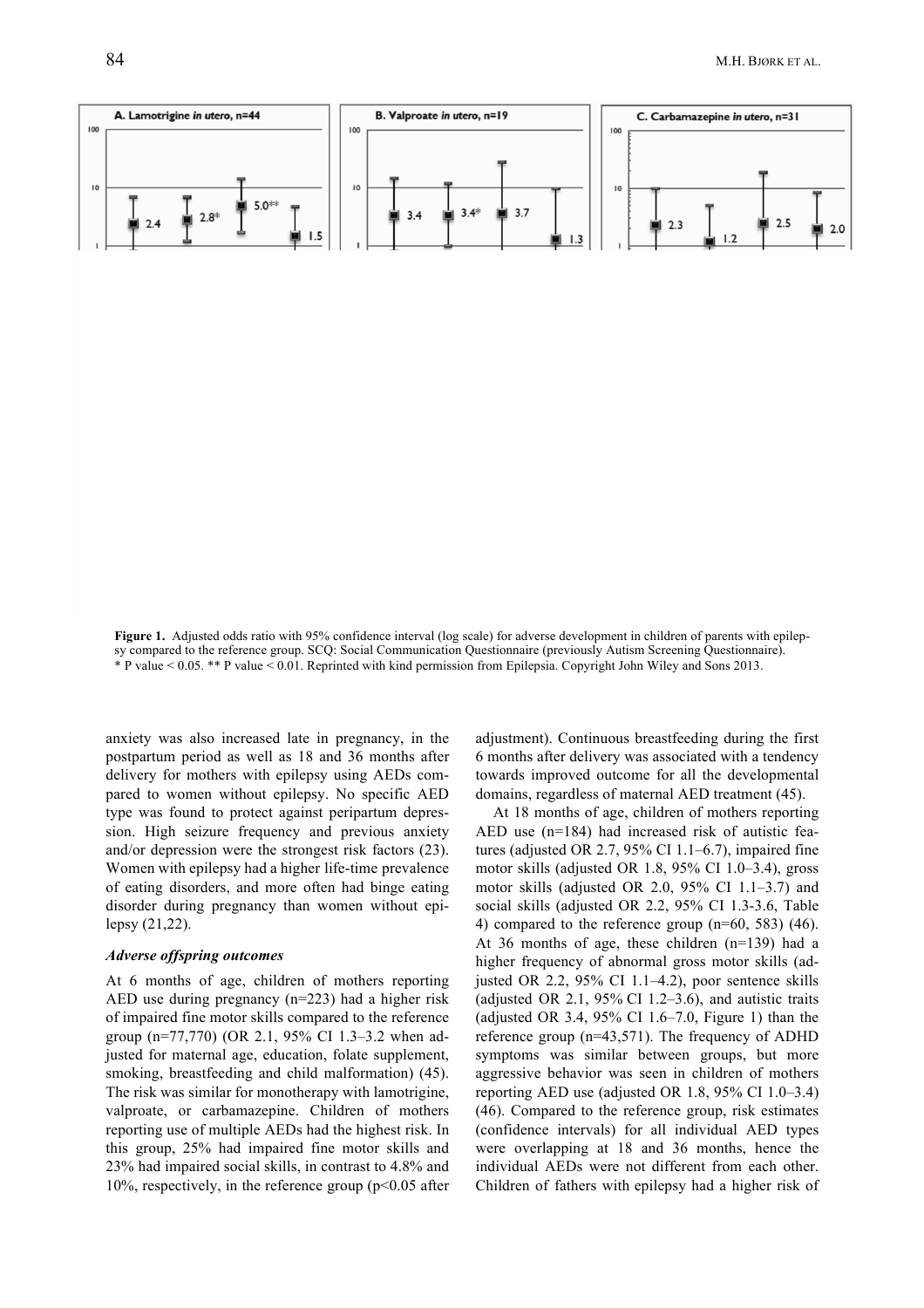| Table 4 Risk for adverse development score at 18 months in children of parents with epilepsy "compared to a reference group of children of parents without epilepsy                                                                                                                                                                                                                                                                                                            |              |                 |                                                                       |                        |                                                |                  |                   |                  |                                |                        |
|--------------------------------------------------------------------------------------------------------------------------------------------------------------------------------------------------------------------------------------------------------------------------------------------------------------------------------------------------------------------------------------------------------------------------------------------------------------------------------|--------------|-----------------|-----------------------------------------------------------------------|------------------------|------------------------------------------------|------------------|-------------------|------------------|--------------------------------|------------------------|
|                                                                                                                                                                                                                                                                                                                                                                                                                                                                                |              |                 | MATERNAL EPILEPSY : Antiepileptic drug exposure in utero <sup>2</sup> |                        |                                                |                  |                   |                  | PATERNAL EPILEPSY <sup>2</sup> |                        |
| ADVERSE SCORE                                                                                                                                                                                                                                                                                                                                                                                                                                                                  | Reference    | All exposures   | Monotherapy                                                           | Lamotrigine            | Valproate                                      | Carbamazepine    | Polytherapy       | Unexposed        | No treatment <sup>4</sup>      | Treatment <sup>4</sup> |
| Age 18 months                                                                                                                                                                                                                                                                                                                                                                                                                                                                  | $n = 60,583$ | $n = 184$       | $n = 158$                                                             | $= 65$<br>$\mathbf{r}$ | $n = 25$                                       | $n = 41$         | $n = 26$          | $n = 221$        | $n = 216$                      | $n = 147$              |
| Gross motor skills <sup>5</sup>                                                                                                                                                                                                                                                                                                                                                                                                                                                | 2.9%         | $* 7.1 % (13)$  | 5.7%(9)                                                               | $7.8\%$ (5)            | $* 16.0 % (4)$                                 | 0.0 % (0)        | $* 15.4 % (4)$    | 3.2% (7)         | 3.7%(8)                        | 4.1%(6)                |
| OR (95 % CI) <sup>3</sup>                                                                                                                                                                                                                                                                                                                                                                                                                                                      |              | $2.0(1.1-3.7)$  | $1.6(0.8-3.4)$                                                        | $1.7(0.6-5.1)$         | $7.0(2.4-21.0)$                                | $\frac{4}{2}$    | $4.1(1.3-13.3)$   | $1.2(0.6-2.6)$   | $1.3(0.7 - 2.7)$               | $1.6(0.7 - 3.6)$       |
| Fine motor skills <sup>5</sup>                                                                                                                                                                                                                                                                                                                                                                                                                                                 | 3.1%         | $*6.1\%(11)$    | 4.5%(7)                                                               | 3.1%(2)                | 4.0 %(1)                                       | * 10.0 % (4)     | $* 15.4 % (4)$    | 5.1% (11)        | $*5.6%(12)$                    | 3.5%(5)                |
| OR (95 % CI) <sup>3</sup>                                                                                                                                                                                                                                                                                                                                                                                                                                                      |              | $1.8(1.0-3.4)$  | $1.4(0.7 - 3.0)$                                                      | $0.9(0.2 - 3.7)$       | $1.3(0.2 - 9.7)$                               | $3.3(1.1 - 9.2)$ | 4.3 (1.4-13.0)    | $1.7(0.9-3.1)$   | $1.9(1.0-3.4)$                 | $1.0(0.4-2.6)$         |
| Personal-Social skills <sup>5</sup>                                                                                                                                                                                                                                                                                                                                                                                                                                            | 4.2%         | $*9.4% (17)$    | 6.5%(10)                                                              | 3.1%(2)                | 0.0 % (0)                                      | $*12.2$ % (5)    | $* 26.9 % (7)$    | 3.7%(8)          | 5.6 % $(12)$                   | $* 10.3 % (15)$        |
| OR (95 % CI) <sup>3</sup>                                                                                                                                                                                                                                                                                                                                                                                                                                                      |              | $2.2(1.3-3.6)$  | $1.5(0.8-2.9)$                                                        | $0.6(0, 2-2.7)$        | $\frac{4}{2}$                                  | $3.2(1.3-8.3)$   | 7.1 (2.9-17.8)    | $0.9(0.4 - 1.8)$ | $1.4(0,8-2.5)$                 | $2.3(1.3-4.1)$         |
| Autism checklist <sup>6</sup>                                                                                                                                                                                                                                                                                                                                                                                                                                                  | 7.8%         | $* 14.0 % (24)$ | 10.9% (16)                                                            | 15.6% (10)             | 8.3%(2)                                        | 8.8%(3)          | $*$ 33.3 % (8)    | 10.0 % (20)      | 11.1 % (24)                    | 11.0% (16)             |
| OR (95 % CI) <sup>3</sup>                                                                                                                                                                                                                                                                                                                                                                                                                                                      |              | $1.7(1.1-2.6)$  | $1.3(0.7 - 2.2)$                                                      | $1.8(0.9-3.8)$         | $1.0(0.2 - 4.5)$                               | $1.1(0.3 - 3.6)$ | $4.5(1.8 - 11.1)$ | $1.3(0.8-2.0)$   | $1.4(0.9-2.2)$                 | $1.6(1.0-2.7)$         |
| Autistic traits <sup>6</sup>                                                                                                                                                                                                                                                                                                                                                                                                                                                   | 0.9%         | $*3.5%(6)$      | 2.0 % (3)                                                             | 3.1%(2)                | $0.0$ % $(0)$                                  | 2.9%(1)          | $* 12.5 % (3)$    | 0.5 %(1)         | 1.4%(3)                        | $*2.8%(4)$             |
| OR (95 % CI) <sup>3</sup>                                                                                                                                                                                                                                                                                                                                                                                                                                                      |              | $2.7(1.1-6.7)$  | $1.4(0.3-5.6)$                                                        | $1.5(0.2 - 11.0)$      | $\frac{4}{2}$                                  | $3.3(0.5-24.8)$  | $8.3(2.3-30.0)$   | $0.5(0.1-3.7)$   | $1.6(0.5 - 5.0)$               | $3.7(1.4-10.1)$        |
| <sup>3</sup> ORs are adjusted for maternal age, parity, education, smoking, anxiety/depression, periconceptional folate use, and child low birth weight and malformation<br><sup>2</sup> Numbers may not equal 100 % within groups due to variation of missing values. NA = Not applicable. * P value < 0.05<br>Each cell contains the percentage (No.) of adverse outcomes within groups<br><sup>4</sup> Antiepileptic drug use by father within 6 months prior to conception |              |                 |                                                                       |                        | and corresponding odds ratio (OR) with 95 % CI |                  |                   |                  |                                |                        |

<sup>6</sup>Assessable for 92 % of the 18 months' cohort. Autism checklist: Modified Checklist for Autism in Toddlers (MCHAT). Autistic traits: Early Screening of Autistic Traits (ESAT)<br>*Reprinted with kind permission from Epilepsi* 

<sup>5</sup>The Ages and Stages questionnaire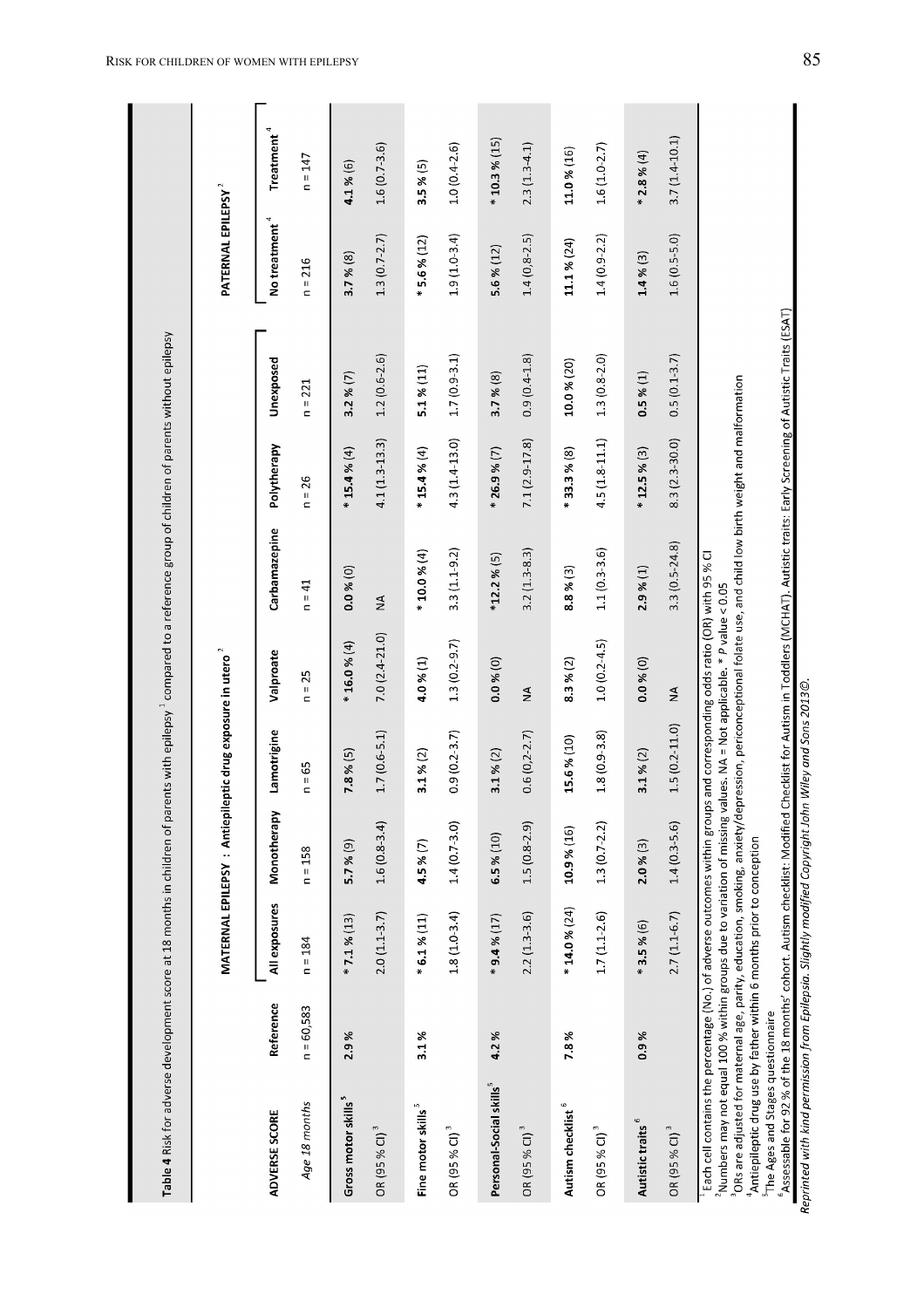abnormal social skills (adjusted OR 2.3, 95% CI 1.3– 4.1) and autistic traits (adjusted OR 3.7, 95% CI 1.4– 10.1) at 18 months of age compared to children of fathers without epilepsy, but this finding was not reproduced at 36 months of age (Figure 1).

Children of women with epilepsy who did not report use AEDs had normal development at all assessment points (Figure 1).

# **DISCUSSION**

## *The MoBa epilepsy cohort*

The validity of self-reported epilepsy diagnosis and AED use was very good. Consequently, information on maternal disease and medication use during pregnancy registered in the MoBa database and the MBRN appears to be highly reliable. These results are of importance for researchers investigating other disorders in the MoBa cohort, as the reliability might also apply for similar, chronic conditions, such as multiple sclerosis. As expected, AED plasma concentrations showed a low correlation to AED dose, which can be attributed to intraindividual variability in drug metabolism and considerable changes in pharmacokinetics during pregnancy (11,12). Differences in drugadherence and recall bias may also play a role. The results indicate that plasma concentrations are a more reliable measure for AED exposure than dose. In previous studies, dose at the start of pregnancy has usually been used as a measure for degree of AED exposure (6,7,10).

The MoBa epilepsy cohort was representative for women with epilepsy in general. The self-reported epilepsy characteristics were similar to the cohort of Norwegian women included in the European and International Registry of Antiepileptic Drugs in Pregnancy (EURAP) database. The proportion of women with self-reported localization-related epilepsy in our cohort was 53% in the hospital records. The corresponding proportion in EURAP was 46% (50). However, the proportion of women with juvenile myoclonic epilepsy (22% in the self-reported group, 15% in hospital records) was larger than the 5-10% normally seen in non-pregnant epilepsy populations. (51). This overrepresentation probably reflects that the MoBa cohort mainly consists of young (between 19 and 41 years) and female participants, as there is a female preponderance in juvenile myoclonic epilepsy (51). Fewer women had seizures during pregnancy according to our studies (17% in the self-reported group, 15% in hospital records) than among the Norwegian women in EURAP (37%) (50). However, the women in EURAP were recruited from neurological departments and a tertiary epilepsy center; hence the patients probably had more severe epilepsy compared to those in the population based MoBa cohort. However, the proportion of women having seizures during birth was similar between our data and the EURAP data (3.1% vs. 2.7%).

# *The impact of AED exposure during pregnancy*

Our studies showed that exposure to AEDs *in utero* was associated with adverse effects on several key developmental domains at all measured time points. The exposed group did not reach motor milestones at the expected age, had poorer language skills, and more autistic behavior. The risk of impaired motor skills was detectable already at 6 months of age. The risk was generally highest for children exposed to multiple drugs. There was no difference between the various drugs when used in monotherapy. This is in contrast to previous studies which have found adverse developmental outcomes mainly in relation to valproate exposure *in utero* (3). Adverse socioeconomic factors and psychiatric disease were more frequent in women with epilepsy. However, the effect of AED exposure on offspring development persisted even after adjusting for these factors.

Children of mothers with epilepsy who did not use AEDs scored within the normal range for all developmental domains, and children of fathers with epilepsy were mainly similar to the reference population. Thus, our results point to the *in utero* AED exposure as the main risk factor for adverse development in children of women with epilepsy. Maternal epilepsy severity was higher in the group using AEDs than in those not using AEDs (23). However, disease severity should be similar in fathers and mothers with epilepsy using AEDs, accounting for potential genetic or psychosocial effects on development in offspring of parents with active epilepsy. Frequent seizures during the pregnancy may affect later cognitive function (9). However, only 21 women had generalized tonic clonic seizures during pregnancy or birth, and of these only 1 woman had more than 3 seizures. Prior research has indicated that less than 5 tonic clonic seizures during pregnancy do not seem to affect developmental outcome (9). Women using AEDs should be encouraged to breastfeed, as no harmful effects from maternal AED use during the breastfeeding period were detected. Breastfeeding has also been shown to improve cognitive outcome (52,53).

The main strengths of the MoBa epilepsy cohort is the prospective study design, the ability to adjust for numerous possible confounders, and the recruitment of a large and representative reference group that is normally not available in such studies (5,54). Including fathers with epilepsy as well as women with epilepsy not treated with AEDs as internal control groups is a unique feature of our study design. Due to the population-based enrollment, selection bias in the MoBa epilepsy cohort is probably much lower than in clinic-based studies, thereby providing results that may be more representative for general epilepsy populations. Even so, some degree of selection is probably present. It has e.g. been shown that the subjects in the MoBa study are more resourceful than the general population; however this selection does not seem to affect exposure-outcome associations (55). Other weaknesses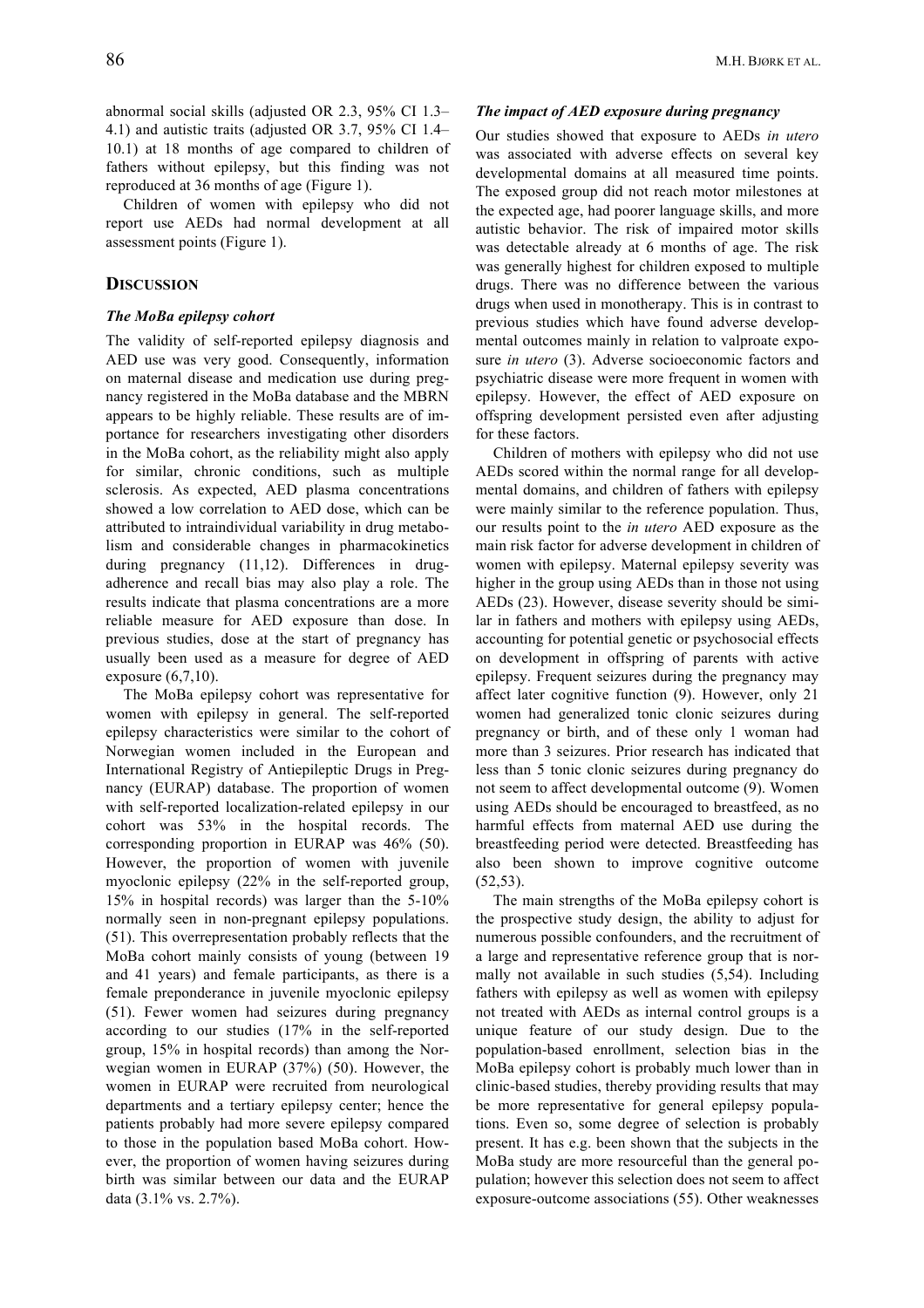in MoBa include a self-reported epilepsy diagnosis, developmental assessment based on maternal ratings, and a moderate response rate at 36 months. Even though the screening tools employed are validated, the short versions used in the questionnaires are not always so. The construct validity of the developmental MoBa screening tools has been criticized, e.g. with regard to what extent differences in scores actually represent meaningful clinical differences (56). This criticism does not necessarily apply to cut-offs that are set distant from the mean score, as performed in our studies. The construct validity is probably improved when the instruments are used to detect severe deviations, such as in relation to considerable developmental delay.

This paper reports previously unpublished data on AED plasma levels measured in maternal and umbilical cord plasma, and information on AED doses used during pregnancy. These data will be correlated to offspring developmental scores to search for dose/effect and concentration/effect relationships. The possibility to correlate the levels of AED exposure to future child outcomes from early age and throughout childhood in a population-based setting is unique. Moreover, the collection of clinical epilepsy data from a subcohort in MoBa has assured the quality of the dataset. Information on seizures during pregnancy and epilepsy subtype is now at our disposal and we will assess the effect of these variables on various offspring outcomes. Finally, we have found higher BMI in women with epilepsy before and during pregnancy (22,46) and are currently studying the frequency of and risk factors associated with overweight, obesity and weight gain during pregnancy in the cohort. These factors are of considerable interest, as they are known to increase pregnancy complications in women without epilepsy (57,58). We will assess their impact on pregnancy outcome in women with epilepsy in relation to AED use.

# **CONCLUSIONS**

The validity of epilepsy-related information in the MoBa database was very good. The MoBa epilepsy cohort may be more representative for general epilepsy populations than studies based upon clinical materials. Use of the epilepsy cohort in MoBa has shown that AED exposure *in utero* is associated with impaired development and increased risk of autistic traits in the child. We will proceed with this cohort and analyze the impact of AED plasma concentrations and the contribution of seizures during pregnancy, socioeconomic variables, psychiatric disease, vitamin deficiency and maternal overweight on the developing children born to mothers with epilepsy. The combination of such data is not available in other population-based studies of women with epilepsy in pregnancy. Hence, the unique design of the MoBa study will enable us to expand the knowledge within this field, entangling the various risk factors for adverse outcomes in children of women with epilepsy.

#### **ACKNOWLEDGEMENTS**

Ragnhild Lervik, Hege Marit Nyberg and Åshild Wæhre are acknowledged for excellent laboratory assistance. This study was supported financially by the Norwegian Epilepsy Association and Torbjørg Hauge's legacy. The Norwegian Mother and Child Cohort Study is supported by the Norwegian Ministry of Health and the Ministry of Education and Research, NIH/NIEHS (contract no N01-ES-75558), NIH/NINDS (grant no.1 UO1 NS 047537-01 and grant no.2 UO1 NS 047537-06A1), and the Norwegian Research Council/FUGE (grant no. 151918/S10). We are grateful to all the participating families in Norway who take part in this on-going cohort study.

#### **CONFLICTS OF INTEREST**

Marte Helene Bjørk and Gyri Veiby have received lecture honoraria from Glaxo Smith Kline and congress travel support from UCB pharma. NE Gilhus has received lecture fee from Octapharma, Baxter, and Merck Serono. O Spigset has no conflict of interests.

#### **REFERENCES**

- 1. Veiby G, Daltveit AK, Engelsen BA, Gilhus NE. Pregnancy, delivery, and outcome for the child in maternal epilepsy. *Epilepsia* 2009;**50**(9):2130-9.
- 2. Meador KJ. Effects of in utero antiepileptic drug exposure. *Epilepsy Curr* 2008;**8**(6):143-7.
- 3. Tomson T, Battino D. Teratogenic effects of antiepileptic drugs. *Lancet Neurol* 2012;**11**(9):803-13.
- 4. Cantwell R, Clutton-Brock T, Cooper G, et al. Saving Mothers' Lives: Reviewing maternal deaths to make motherhood safer: 2006-2008. The Eighth Report of the Confidential Enquiries into Maternal Deaths in the United Kingdom. *BJOG* 2011;**118** (Suppl 1):1-203.
- 5. Meador KJ. Breastfeeding and antiepileptic drugs. *JAMA* 2014;**311**(17):1797-8.
- 6. Meador KJ, Baker GA, Browning N, et al. Cognitive function at 3 years of age after fetal exposure to antiepileptic drugs. *N Engl J Med* 2009;**360**(16):1597-605.
- 7. Meador KJ, Baker GA, Browning N, et al. Fetal antiepileptic drug exposure and cognitive outcomes at age 6 years (NEAD study): a prospective observational study. *Lancet Neurol* 2013;**12**(3):244-52.
- 8. Cohen MJ, Meador KJ, Browning N, et al. Fetal antiepileptic drug exposure: Adaptive and emotional/ behavioral functioning at age 6years. *Epilepsy Behav* 2013;**29**(2):308-15.
- 9. Adab N, Kini U, Vinten J, et al. The longer term outcome of children born to mothers with epilepsy. *J Neurol Neurosurg Psychiatry* 2004;**75**(11):1575-83.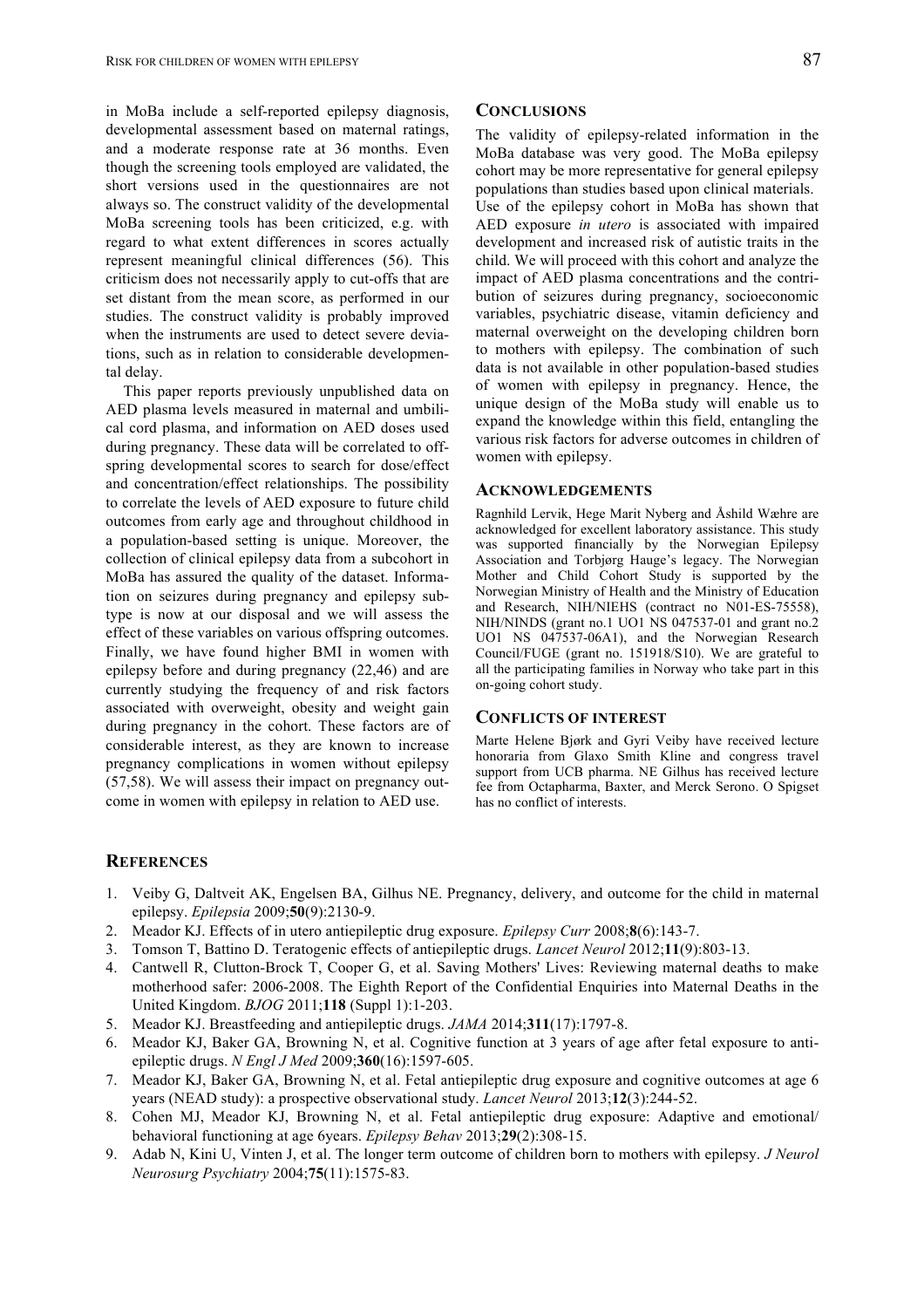- 10. Tomson T, Battino D, Bonizzoni E, et al. Dose-dependent risk of malformations with antiepileptic drugs: an analysis of data from the EURAP epilepsy and pregnancy registry. *Lancet Neurol* 2011;**10**(7):609-17.
- 11. Costantine MM. Physiologic and pharmacokinetic changes in pregnancy. *Front Pharmacol* 2014;**5**:65.
- 12. Tomson T, Landmark CJ, Battino D. Antiepileptic drug treatment in pregnancy: changes in drug disposition and their clinical implications. *Epilepsia* 2013;**54**(3):405-14.
- 13. Brodtkorb E, Reimers A. Seizure control and pharmacokinetics of antiepileptic drugs in pregnant women with epilepsy. *Seizure* 2008;**17**(2):160-5.
- 14. Tambs K, Moum T. How well can a few questionnaire items indicate anxiety and depression? *Acta Psychiatr Scand* 1993;**87**(5):364-7.
- 15. Kendler KS, Neale MC, Kessler RC, Heath AC, Eaves LJ. The lifetime history of major depression in women: reliability of diagnosis and heritability. *Arch Gen Psychiatry* 1993;**50**:863-70.
- 16. Tambs K. Valg av spørsmål til kortversjoner av etablerte psykometriske instrumenter. Forslag til framgangsmåte og noen eksempler. In: Sandanger I, Sørgaard K, Ingebrigtsen G, Nygaard JF, eds. Ubevisst sjeleliv og bevisst samfunnsliv. Psykisk helse i en sammenheng. Oslo: University of Oslo, 2004: 29-48.
- 17. Christensen J, Gronborg TK, Sorensen MJ, et al. Prenatal valproate exposure and risk of autism spectrum disorders and childhood autism. *JAMA* 2013;**309**(16):1696-703.
- 18. Nadebaum C, Anderson VA, Vajda F, Reutens DC, Barton S, Wood AG. Language skills of school-aged children prenatally exposed to antiepileptic drugs. *Neurology* 2011;**76**(8):719-26.
- 19. Magnus P, Irgens LM, Haug K, Nystad W, Skjærven R, Stoltenberg C. Cohort profile: the Norwegian Mother and Child Cohort study. *Int J Epidemiol* 2006;**35**:1146-50.
- 20. Irgens LM. The Medical Birth Registry of Norway. Epidemiological research and surveillance throughout 30 years. *Acta Obstet Gynecol Scand* 2000;**79**(6):435-9.
- 21. Reiter SF, Veiby G, Daltveit AK, Engelsen BA, Gilhus NE. Psychiatric comorbidity and social aspects in pregnant women with epilepsy – the Norwegian Mother and Child Cohort Study. *Epilepsy Behav* 2013;**29**(2): 379-85.
- 22. Kolstad E, Gilhus NE, Veiby G, Reiter E, Lossius MI, Bjørk MB. Pregnant women with epilepsy and eating disorders; prevalence, risk of pregnancy complications and birth outcome. *Seizure* 2014 (In press).
- 23. Bjørk MB, Veiby G, Reiter SF, et al. Depression and anxiety in women with epilepsy during pregnancy and after delivery: a prospective population-based cohort study on frequency, risk factors, medication and prognosis. *Epilepsia* 2014 (In press).
- 24. Nettelbladt P, Hansson L, Stefansson CG, Borgquist L, Nordstrom G. Test characteristics of the Hopkins Symptom Check List-25 (HSCL-25) in Sweden, using the Present State Examination (PSE-9) as a caseness criterion. *Soc Psychiatry Psychiatr Epidemiol* 1993;**28**(3):130-3.
- 25. Strand BH, Dalgard OS, Tambs K, Rognerud M. Measuring the mental health status of the Norwegian population: a comparison of the instruments SCL-25, SCL-10, SCL-5 and MHI-5 (SF-36). *Nord J Psychiatry* 2003;**57**(2):113-8.
- 26. Smith ML, Kelly K, Kadis DS, et al. Self-reported symptoms of psychological well-being in young adults who underwent resective epilepsy surgery in childhood. *Epilepsia* 2011;**52**(5):891-9.
- 27. Winokur A, Winokur DF, Rickels K, Cox DS. Symptoms of emotional distress in a family planning service: stability over a four-week period. *Br J Psychiatry* 1984;**144**:395-9.
- 28. Hesbacher PT, Rickels K, Morris RJ, Newman H, Rosenfeld H. Psychiatric illness in family practice. *J Clin Psychiatry* 1980;**41**(1):6-10.
- 29. Kendler KS, Neale MC, Kessler RC, Heath AC, Eaves LJ. The lifetime history of major depression in women. Reliability of diagnosis and heritability. *Arch Gen Psychiatry* 1993;**50**(11):863-70.
- 30. Watson HJ, Von Holle A, Hamer RM, et al. Remission, continuation and incidence of eating disorders during early pregnancy: a validation study in a population-based birth cohort. *Psychol Med* 2013;**43**(8):1723-34.
- 31. Squires J, Bricker D, Potter L. Revision of a parent-completed development screening tool: Ages and Stages Questionnaires. *J Pediatr Psychol* 1997;**22**(3):313-28.
- 32. Brandlistuen RE, Stene-Larsen K, Holmstrom H, Landolt MA, Eskedal LT, Vollrath ME. Motor and social development in 6-month-old children with congenital heart defects. *J Pediatr* 2010;**156**(2):265-9 e1.
- 33. Brandlistuen RE, Stene-Larsen K, Holmstrom H, Landolt MA, Eskedal LT, Vollrath ME. Occurrence and predictors of developmental impairments in 3-year-old children with congenital heart defects. *J Dev Behav Pediatr* 2011;**32**(7):526-32.
- 34. Brandlistuen RE, Stene-Larsen K, Holmstrom H, Landolt MA, Eskedal LT, Vollrath ME. Symptoms of communication and social impairment in toddlers with congenital heart defects. *Child Care Health Dev* 2011;**37**(1):37-43.
- 35. Schjolberg S, Eadie P, Zachrisson HD, Oyen AS, Prior M. Predicting language development at age 18 months: data from the Norwegian Mother and Child Cohort Study. *J Dev Behav Pediatr* 2011;**32**(5):375-83.